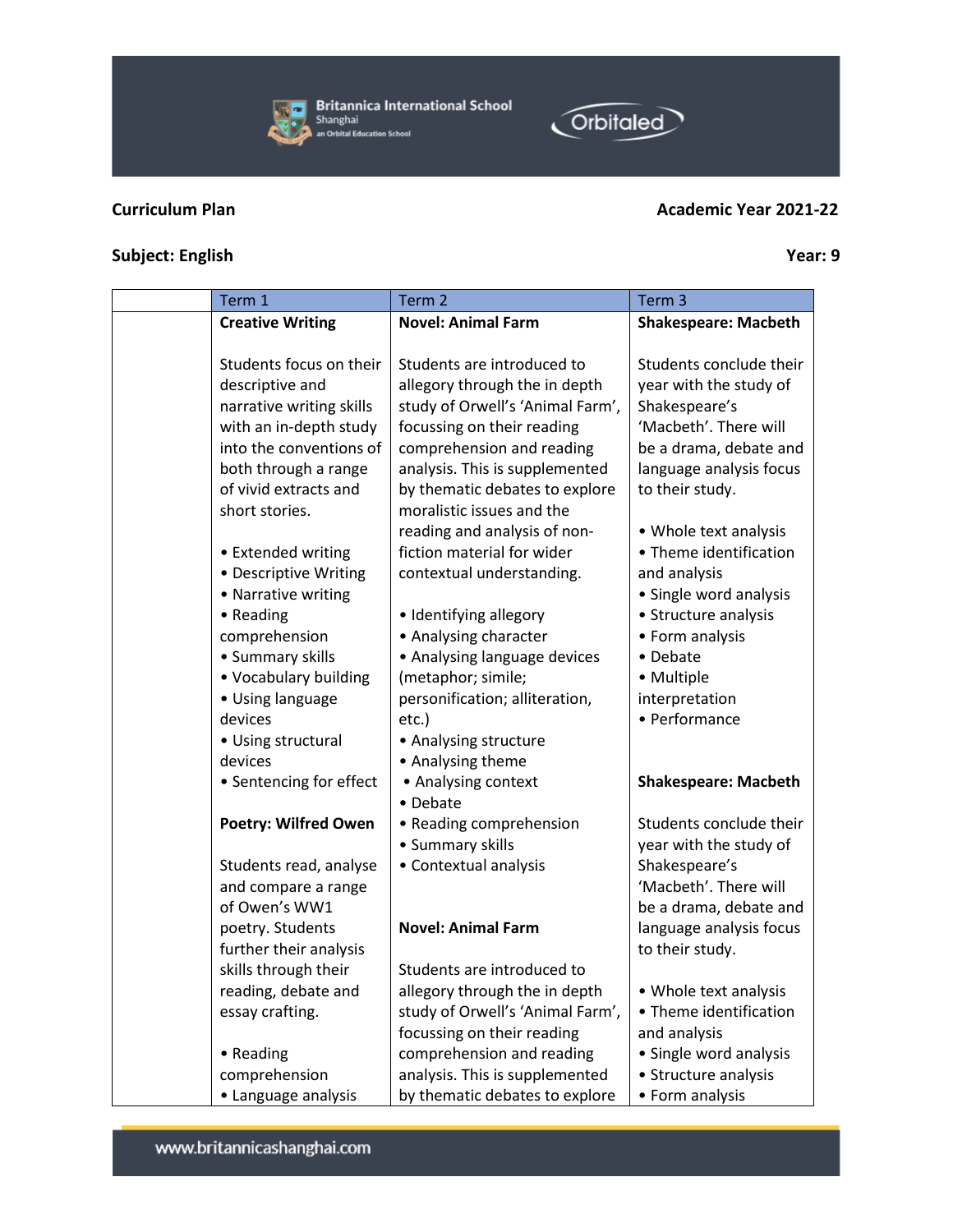

**Solution Britannica International School**<br>
Shanghai<br> **Example An Orbital Education School** 



|            | • Analysis construction<br>• Structural analysis<br>• Poetic device focus<br>• Form identification<br>• Comparison<br>• Contextual analysis | moralistic issues and the<br>reading and analysis of non-<br>fiction material for wider<br>contextual understanding.<br>• Identifying allegory<br>• Analysing character<br>• Analysing language devices<br>(metaphor; simile;<br>personification; alliteration,<br>etc.)<br>• Analysing structure<br>• Analysing theme<br>• Analysing context<br>• Debate<br>• Reading comprehension<br>• Summary skills<br>• Contextual analysis | • Debate<br>• Multiple<br>interpretation<br>• Performance                                                      |
|------------|---------------------------------------------------------------------------------------------------------------------------------------------|-----------------------------------------------------------------------------------------------------------------------------------------------------------------------------------------------------------------------------------------------------------------------------------------------------------------------------------------------------------------------------------------------------------------------------------|----------------------------------------------------------------------------------------------------------------|
| Assessment | End of Unit<br>$\bullet$<br><b>Tests</b><br>Multiple<br>$\bullet$<br><b>Choice Quizzes</b><br>Extended<br>Writing                           | End of Unit Test/ Mock<br>Exam<br>Multiple Choice Quizzes<br><b>Extended Writing</b>                                                                                                                                                                                                                                                                                                                                              | 2 <sup>nd</sup> Mock Exam<br>$\bullet$<br>/ External Exam<br>Multiple Choice<br>Quizzes<br>Extended<br>Writing |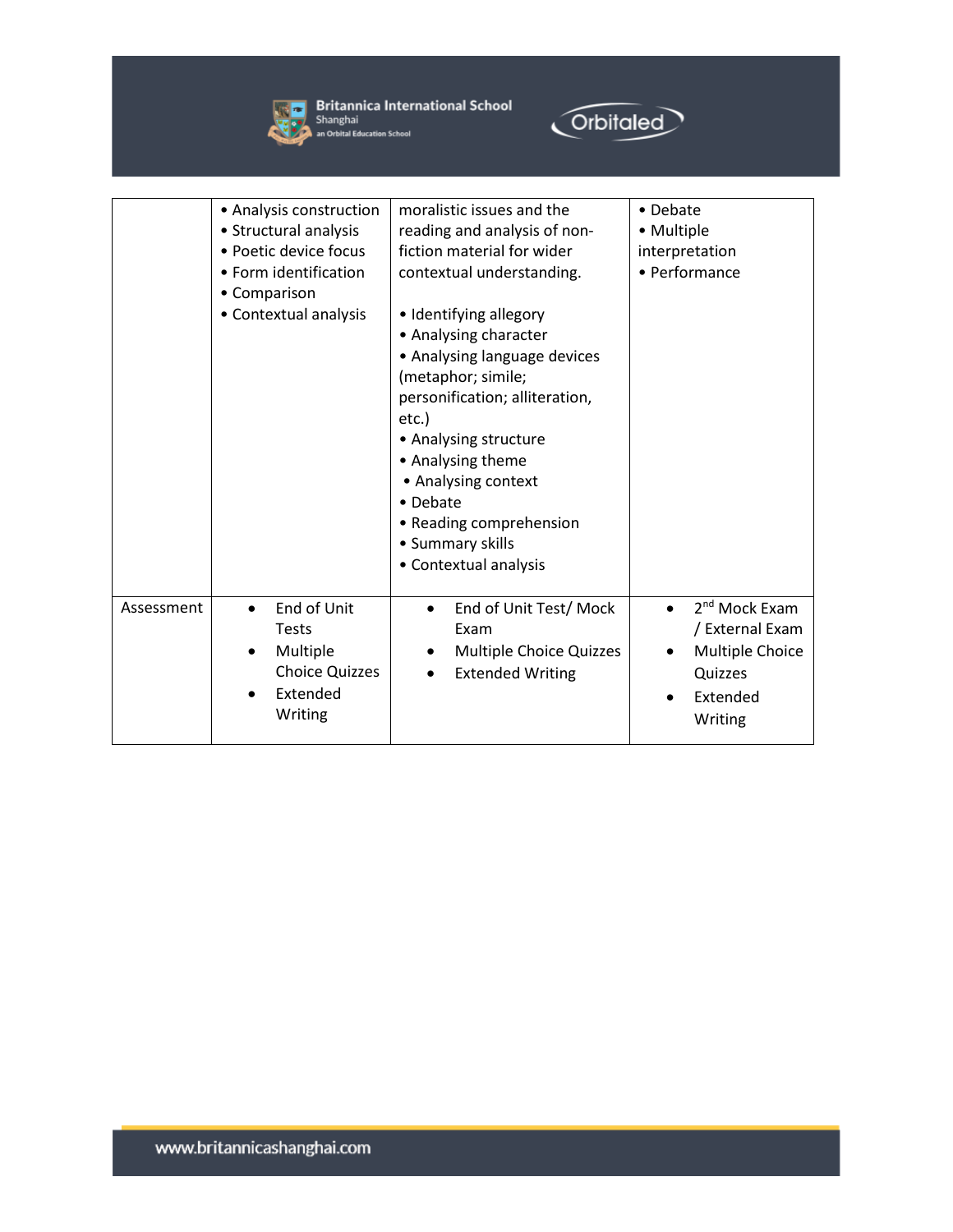

**Britannica International School** Shanghai<br>an Orbital Education School

## **Curriculum Plan Academic Year 2021-22**

Orbitaled

## **Subject:** Mathematics **Year:** 9

|                   | Term 1                                       | Term 2                   | Term 3                                |
|-------------------|----------------------------------------------|--------------------------|---------------------------------------|
|                   | Calculating                                  | Conjecturing             | Solving equations and<br>Inequalities |
|                   | <b>Algebraic Proficiency</b>                 | Combinatorics            | <b>Understanding Risk</b>             |
|                   | Visualising and<br>Constructing              | <b>Calculating Space</b> | <b>Presentation of Data</b>           |
|                   | <b>Proportional Reasoning</b>                | Algebraic Proficiency    | Project                               |
|                   | Patterns                                     |                          |                                       |
|                   | Solving Equations and<br><b>Inequalities</b> |                          |                                       |
| <b>Assessment</b> | End of topic assessments                     | End of topic assessments | End of topic assessments              |
|                   | and an end of term test                      | and an end of term test  | and an end of year test               |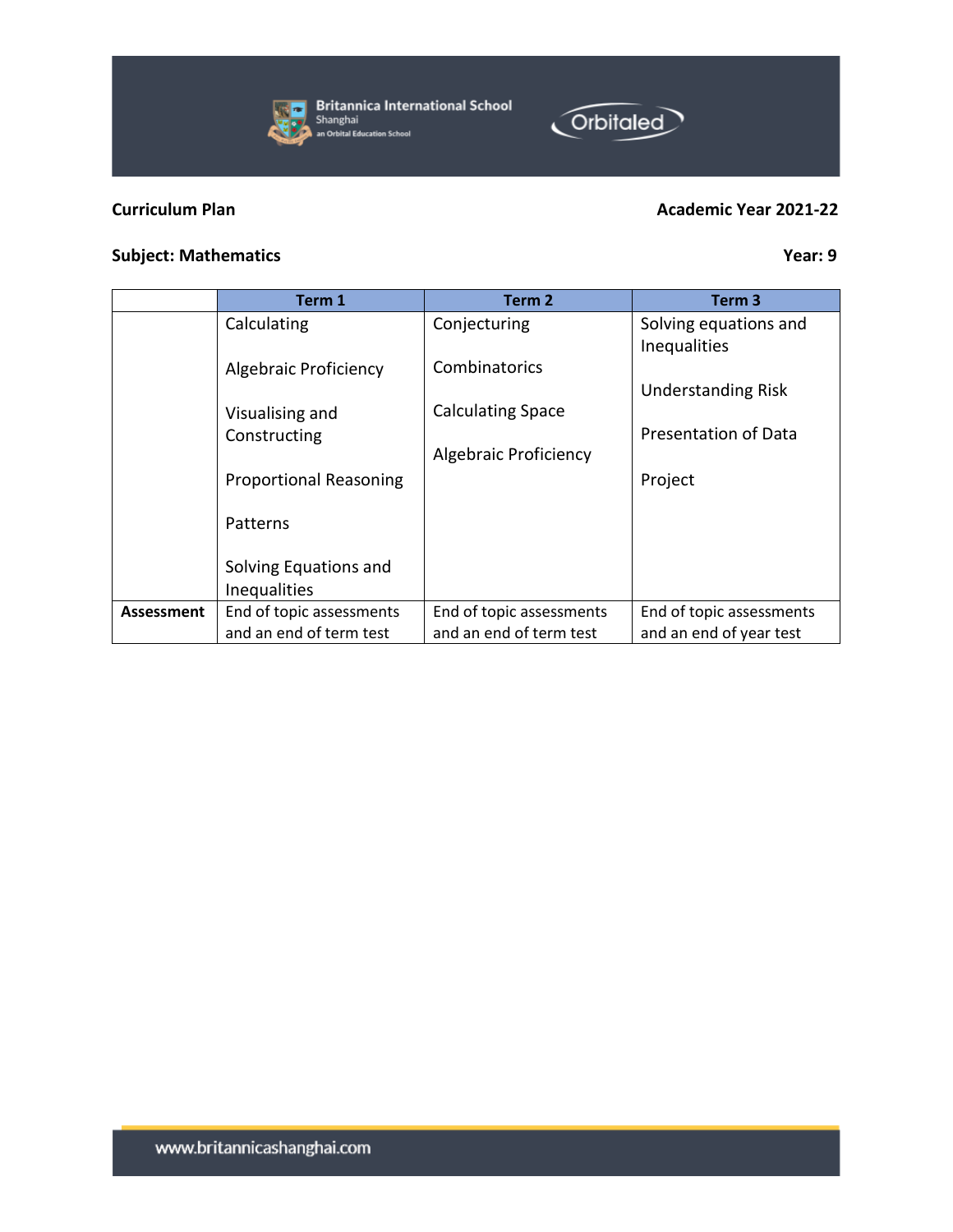

|            | <b>Electricity</b>         | • Metals and Non-Metals<br>• Metals and Oxygen | <b>Motion</b>                |
|------------|----------------------------|------------------------------------------------|------------------------------|
|            | • Electricity              |                                                | • Newton's Laws              |
|            | • Energy in Store          | • Metals and Acids                             | • Going Up, Coming           |
|            | • Conservation of          | • Metals and Water                             | Down                         |
|            | Energy                     | • Reactivity Series                            | • Terminal Velocity          |
|            | • Electricity from         | · Solid Displacement                           | • Pressure                   |
|            | Chemicals, Movement        | <b>• Extraction of Metals</b>                  | • Moments                    |
|            | and Fuels                  | • Corrosion                                    |                              |
|            | • Current and              |                                                |                              |
|            | Potential Difference in    |                                                | <b>Chemical Reactions</b>    |
|            | <b>Series and Parallel</b> | <b>Sorting and Identifying</b>                 | • Chemical Reactions         |
|            | <b>Circuits</b>            | • How to group living                          | • Combustion                 |
|            | • Energy Transfers         | organisms                                      | • Energy from Fuels          |
|            |                            | • Five Kingdom Model                           | • Environmental              |
|            |                            | • Vertebrates and                              |                              |
|            | <b>Health</b>              | Invertebrates                                  | Damage<br>• Oxidation        |
|            | • Micro-organisms          | • Plants                                       |                              |
|            | • Infections               | • Variation and Inheritance                    | • Acids and Metal            |
|            |                            |                                                | Carbonates                   |
|            | • Immune response          | $\bullet$ Genes                                | • Making Salts               |
|            | • Epidemiology             | • Selective Breeding                           | • Exothermic and             |
|            | • Microbes                 |                                                | <b>Endothermic Reactions</b> |
|            | • Environmental            |                                                | • Conservation of Mass       |
|            | <b>Causes of Disease</b>   |                                                |                              |
|            | • Smoking, Alcohol and     |                                                |                              |
|            | <b>Drugs</b>               |                                                | <b>KS3 Science and</b>       |
|            | • Exercise                 |                                                | <b>Engineering Fair</b>      |
|            |                            |                                                |                              |
| Assessment | Practical assignments /    | Practical assignments / Mid-                   | Practical assignments /      |
|            | Mid-unit assessments /     | unit assessments / Research                    | Mid-unit assessments /       |
|            | Research Tasks / End       | Tasks / End of Unit Tests                      | Research Tasks / End of      |
|            | of Unit Tests              |                                                | <b>Unit Tests</b>            |

Term 1 Term 2 Term 2 Term 3

**Metals and Reactivity**

## **Subject:** Science Year: 9

**Energy and** 

## **Britannica International School**  $\overline{a}$ Shanghai an Orbital Education School



**Forces, Pressure and** 

# **Orbitaled**

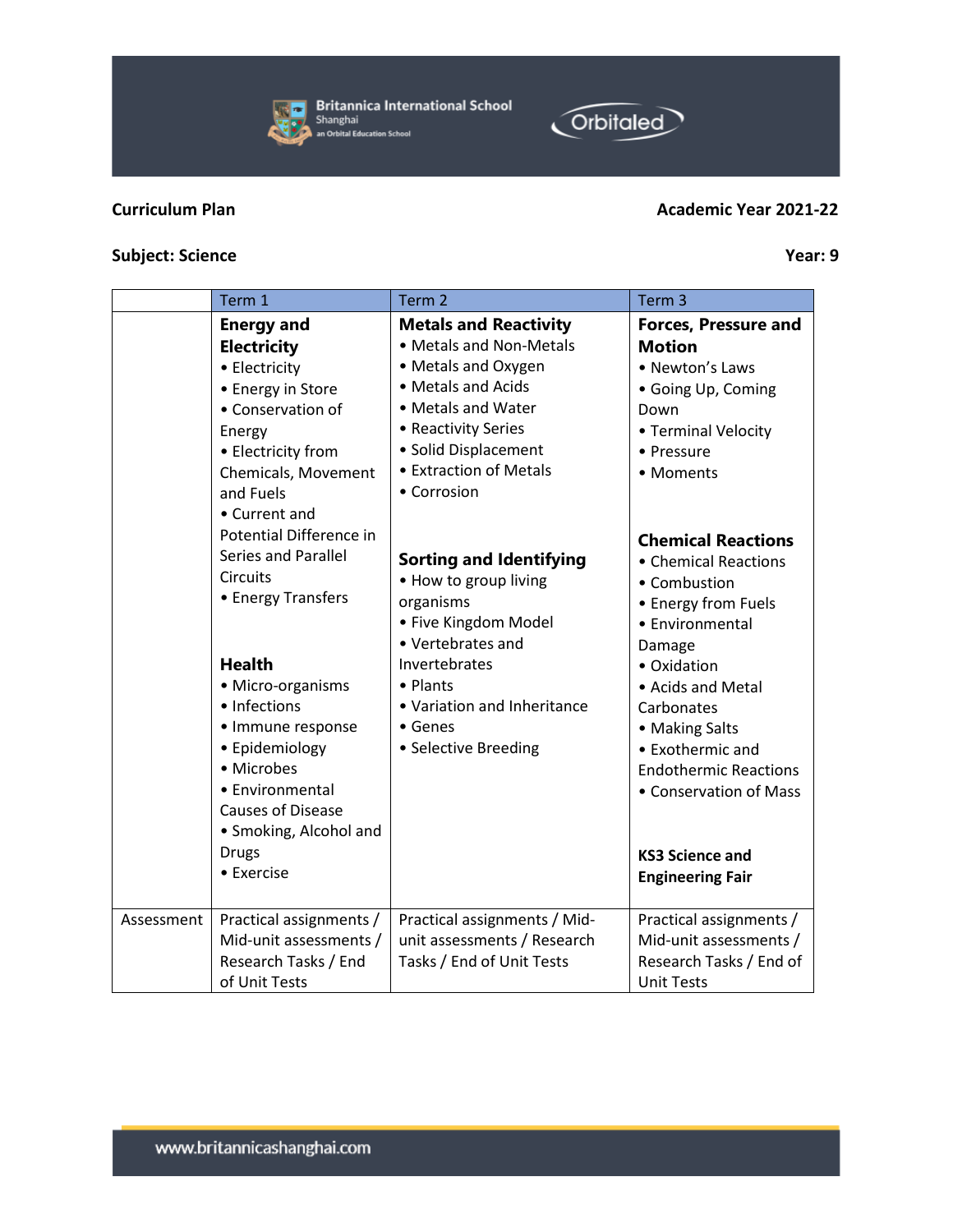Shanghai an Orbital Education School

## **Curriculum Plan Academic Year 2021-2221-2221-2221-2222 Academic Academic Academic Academic Academic Academic A**

## **Subject: Geography Year: 9**

**Unit 1: Tectonics**

• Layers of the Earth and tectonic plates • Continental drift • Locating and Mapping

Earthquakes • Tsunamis • Volcanoes

*Skills Focus: Analysing physical processes, analysing the* 

| relationship between physical   |                                                            |
|---------------------------------|------------------------------------------------------------|
| processes and societies.        | <b>Skills Focus: Acquisition</b><br>knowledge and key terr |
| Unit 2: The Development Gap     | relating to the physical                                   |
| Economic Development            | environment, understar                                     |
| Indicators                      | natural processes and q                                    |
| Social Development<br>$\bullet$ | issues.                                                    |
| Indicators                      |                                                            |
| The Human Development           |                                                            |

Factors affecting development rates • The widening gap of inequality The cycles of poverty and

Index

hunger • Aid and its effectiveness

*Skills Focus: Analysing human processes and their impact on societies, establishing empathy for different societies in different geographical contexts, comparing and contrasting the consequences of decision making and other global* 

| <b>Academic Year 2021-22</b> |
|------------------------------|
|------------------------------|

| Term 1                                                                                                                                                                                                                                                                                                               | Term <sub>2</sub>                                                                                                                                                                                                                                                                                                                                                       | Term <sub>3</sub>                                                                                                                                                                                                                                                                                                                                                                |
|----------------------------------------------------------------------------------------------------------------------------------------------------------------------------------------------------------------------------------------------------------------------------------------------------------------------|-------------------------------------------------------------------------------------------------------------------------------------------------------------------------------------------------------------------------------------------------------------------------------------------------------------------------------------------------------------------------|----------------------------------------------------------------------------------------------------------------------------------------------------------------------------------------------------------------------------------------------------------------------------------------------------------------------------------------------------------------------------------|
|                                                                                                                                                                                                                                                                                                                      | <b>Unit 3: Coasts</b>                                                                                                                                                                                                                                                                                                                                                   | <b>Unit 4: The Urban</b>                                                                                                                                                                                                                                                                                                                                                         |
| ics<br>s of the Earth and<br>nic plates<br>nental drift<br>ing and Mapping<br>quakes<br>ımis<br>noes<br>nalysing physical<br>lysing the<br>tween physical:<br>societies.<br>velopment Gap<br>omic Development<br>ıtors<br>Development<br>ıtors<br>uman Development<br>rs affecting<br>opment rates<br>idening gap of | Tides and waves<br>Erosion processes<br>٠<br><b>Deposition Processes</b><br>٠<br>Weathering<br>Climate change and<br>coasts<br>Tourism<br>Coastal case studies<br>Coastal management<br>decision making<br>Skills Focus: Acquisition of<br>knowledge and key terms<br>relating to the physical<br>environment, understanding<br>natural processes and global<br>issues. | Causes of urbanization<br>Development and<br>٠<br>urbanization<br>Manchester and Kibera<br>case study analysis<br>Sustainability in urban<br>environments<br>Environmental issues<br><b>Biomes</b><br><b>Skills Focus: Analysing human</b><br>processes and their impact on<br>societies, establishing empathy<br>for different societies in<br>different geographical contexts. |
| alitv<br>ycles of poverty and<br>эr<br>d its effectiveness                                                                                                                                                                                                                                                           |                                                                                                                                                                                                                                                                                                                                                                         |                                                                                                                                                                                                                                                                                                                                                                                  |
|                                                                                                                                                                                                                                                                                                                      |                                                                                                                                                                                                                                                                                                                                                                         |                                                                                                                                                                                                                                                                                                                                                                                  |



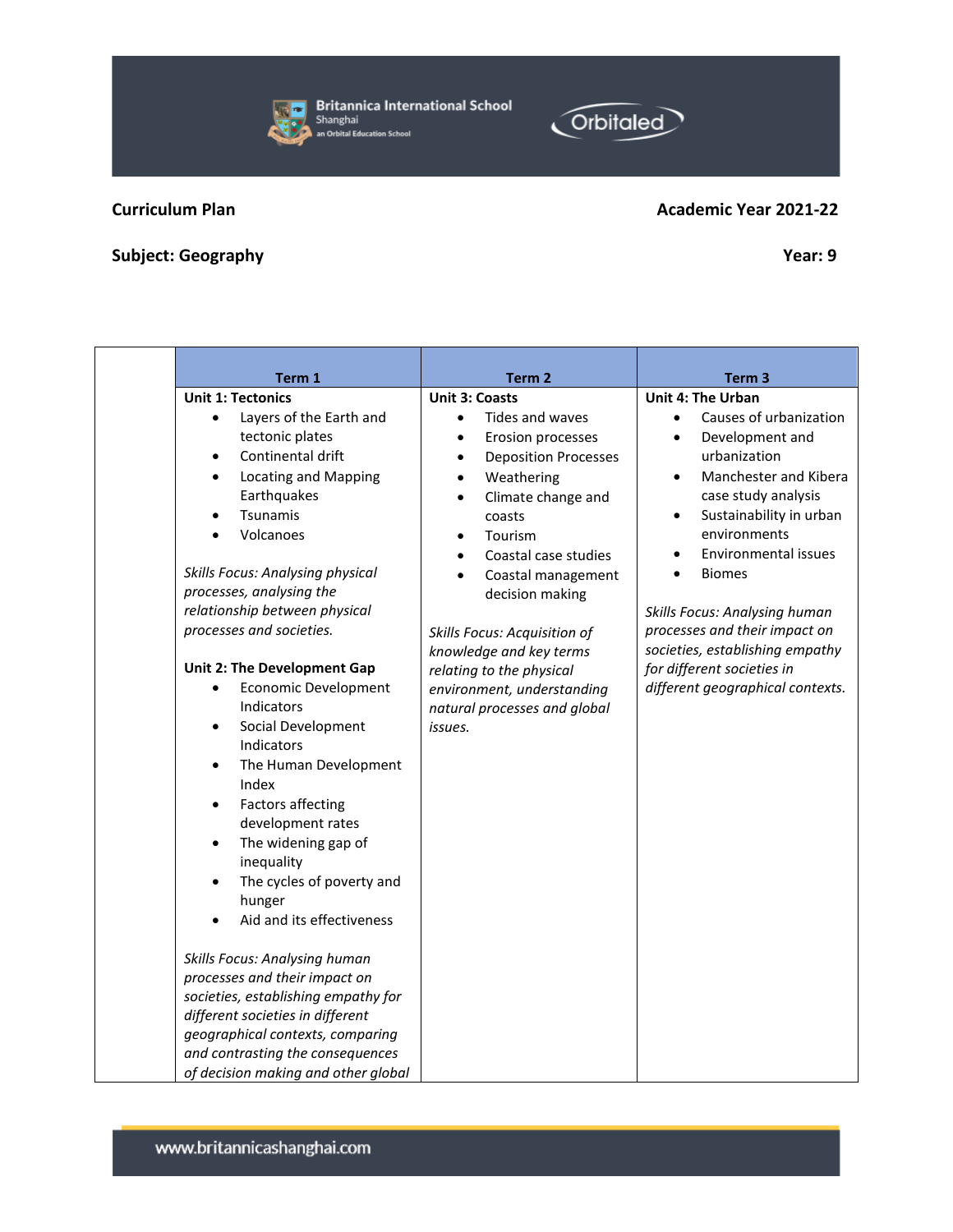

**Start Britannica International School**<br>Shanghai<br>**All An Orbital Education School** 



|            | issues, analysing and evaluating<br>geographical data.                                    |                                         |                                                                                       |
|------------|-------------------------------------------------------------------------------------------|-----------------------------------------|---------------------------------------------------------------------------------------|
| Assessment | Unit 1: End of Unit IGCSE style test<br>Unit 2: Student presentations and<br>written test | Unit 3: End of Unit IGCSE style<br>test | Unit 4: Student presentation of<br>sustainable city project (Canvas<br>and Minecraft) |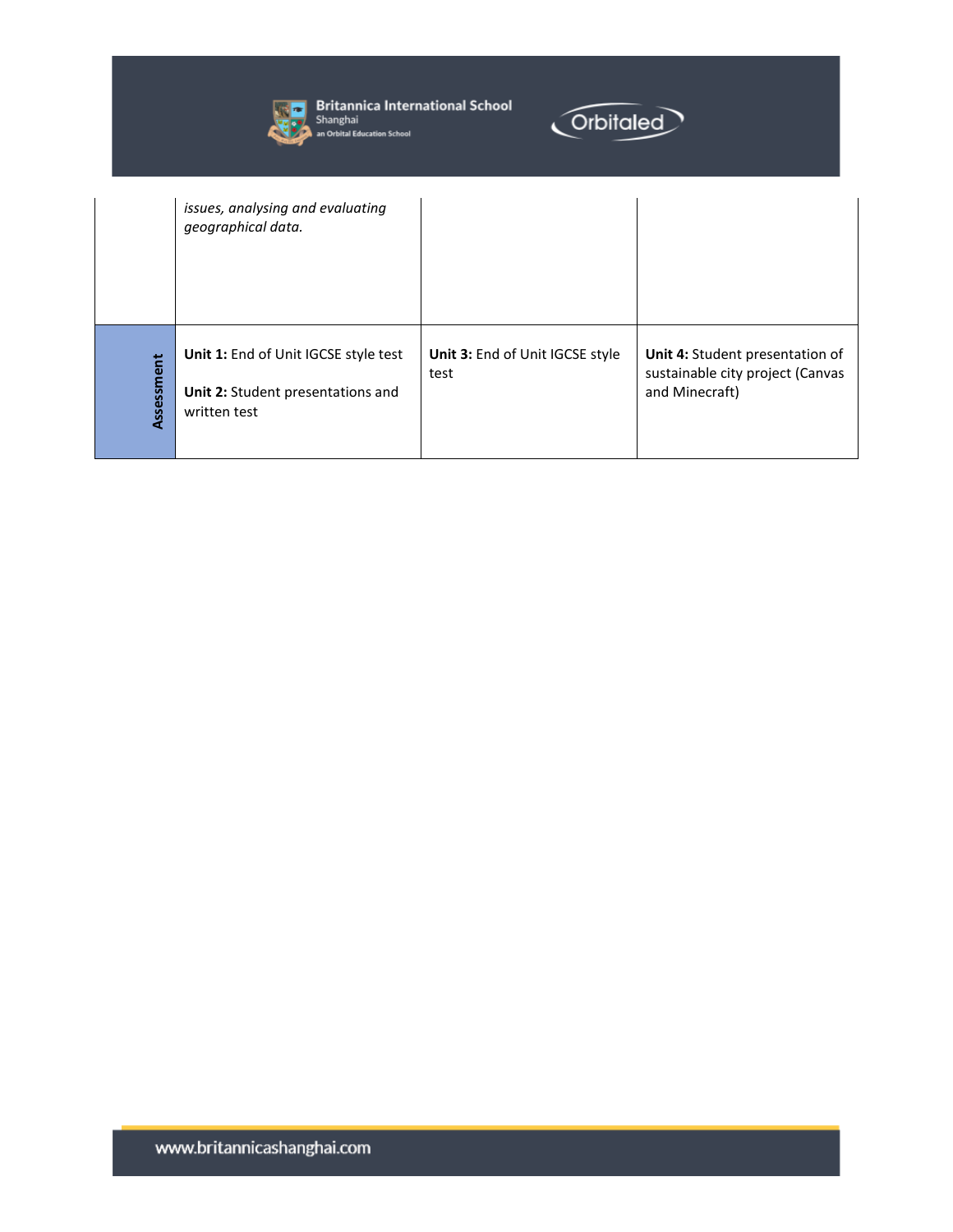

**Assessment**

| Term 1                                                                                                                                                                                                                                                                                                                                                                                                                                                                    | Term <sub>2</sub>                                                                                                                                                                                                                                                                                                                                               | Term <sub>3</sub>                                                                                                                                                                                                                                                                                                                                            |
|---------------------------------------------------------------------------------------------------------------------------------------------------------------------------------------------------------------------------------------------------------------------------------------------------------------------------------------------------------------------------------------------------------------------------------------------------------------------------|-----------------------------------------------------------------------------------------------------------------------------------------------------------------------------------------------------------------------------------------------------------------------------------------------------------------------------------------------------------------|--------------------------------------------------------------------------------------------------------------------------------------------------------------------------------------------------------------------------------------------------------------------------------------------------------------------------------------------------------------|
| Unit 1: World War One                                                                                                                                                                                                                                                                                                                                                                                                                                                     | <b>Unit 2: The Holocaust</b>                                                                                                                                                                                                                                                                                                                                    |                                                                                                                                                                                                                                                                                                                                                              |
| Long Term Causes of<br>World War One<br>The assassination of Franz<br>$\bullet$<br>Ferdinand 1914<br>World War One<br>$\bullet$<br>Propaganda<br><b>Trench Warfare</b><br>$\bullet$<br>Life in the Trenches<br>$\bullet$<br>The Battle of the Somme<br>$\bullet$<br>Lions led by Donkeys:<br>$\bullet$<br>Analysis of General Haig<br>The Home Front<br>$\bullet$<br>Women and the War Effort<br>$\bullet$<br>The armistice<br>٠<br>The Treaty of Versailles<br>$\bullet$ | Participants<br>$\bullet$<br>Dilemmas, Choices<br>$\bullet$<br>and Responses<br>The origins of anti-<br>$\bullet$<br>Semitism<br>Anti-Semitic<br>$\bullet$<br>Propaganda<br>The Nazi Rise to<br>$\bullet$<br>Power<br>Escalation<br>$\bullet$<br>persecution: the<br>1930s<br>Kristallnacht<br>$\bullet$<br>The Ghettos<br>٠<br>The Final Solution<br>$\bullet$ | Unit 3: World War Two<br>Long term causes<br>٠<br>1930s the Road to War<br>$\bullet$<br>Why did international<br>$\bullet$<br>peace collapse by<br>1939?<br>1940: the early<br>$\bullet$<br>encounters<br><b>Operation Barbarossa</b><br>Pearl Harbour<br>D-day<br>War in the pacific<br>Why were the allies<br>$\bullet$<br>victorious in World<br>War One? |
|                                                                                                                                                                                                                                                                                                                                                                                                                                                                           |                                                                                                                                                                                                                                                                                                                                                                 |                                                                                                                                                                                                                                                                                                                                                              |

• Arrival at the camps • Life in different camps Resistance. collaboration and persecution in the

camps

*Skills Focus: Establishing empathy with people in their historical context, analysing causation, analysing continuity* 

*and change over time,* 

*in History.*

*exploring significance of events* 

**Unit 2:** IGCSE style analysis of causation, continuity and change and, human

motivation, experience and

presentations and inquiries

empathy. Student

## **Subject: History Year: 9**

www.britannicashanghai.com



Orbitaled

| Unit 3: IGCSE style analysis of |
|---------------------------------|
| significance and causation      |

## • Why did international peace collapse by

## 1939? 1940: the early encounters

- Operation Barbarossa
- Pearl Harbour
- D-day

*in History, evaluating* 

- War in the pacific
- Why were the allies victorious in World War One?

*Skills Focus: Analysing causation* 

*significance of events in History.*

**Britannica International School** Shanghai an Orbital Education School



*Skills Focus: Establishing empathy with people in their historical context, analysing causes and their* 

*consequences, analysing significance of events in History.*

**Unit 1:** IGCSE style analysis of causation and interpretations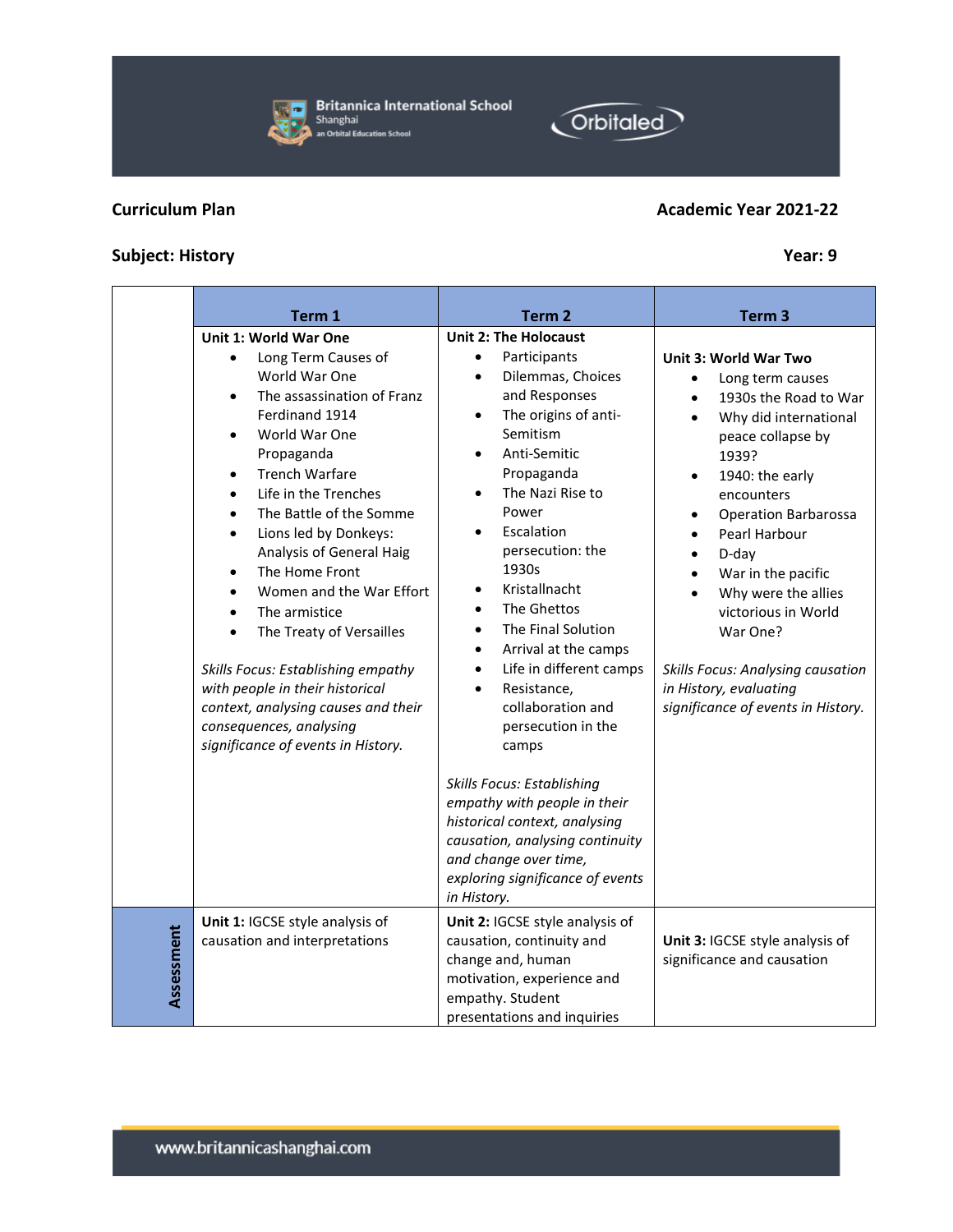

## **Curriculum Plan Academic Year 2021-22**

Orbitaled

## **Subject:** Art & Design **Year:** 9

|                   | Term 1                       | Term <sub>2</sub>             | Term <sub>3</sub>            |
|-------------------|------------------------------|-------------------------------|------------------------------|
|                   | <b>POSTER DESIGN</b>         | <b>SUREALISM</b>              | <b>URBAN LANDSCAPES</b>      |
|                   | This unit introduces         | In this unit pupils will be   | Students will learn through  |
|                   | students to the idea of      | studying Surrealism. They     | the study and reflection of  |
|                   | working to a set theme       | will look at paintings and    | work by contemporary and     |
|                   | and encourages a personal    | collage created by The        | traditional artists who      |
|                   | response to the project. It  | Surrealists. Key Artists will | have looked at the theme     |
|                   | introduces a range of        | be Dali, Magritte, De         | of Urban Landscape and       |
|                   | techniques and focuses on    | Chirico. Works will be        | make their own work          |
|                   | the meanings created by      | looked at and discussed in    | based on this theme.         |
|                   | images. The themes are       | terms of what makes them      | Pupils will be able to       |
|                   | chosen to encourage          | surreal. Pupils will also     | extend this project to       |
|                   | students to consider         | look at music in terms of     | street art and its place in  |
|                   | topical issues and to create | how lyrics can be surreal     | society. Discussions will be |
|                   | a positive response to       | and images can be inspired    | held about the legality,     |
|                   | these. They are also topics  | from lyrics, beat and         | popularity and moving        |
|                   | covered in citizenship.      | melody. They will take part   | street art into galleries.   |
|                   | Presentation skills are      | in various activities which   |                              |
|                   | developed, as are analysis   | will lead up to creating an   |                              |
|                   | and evaluation skills        | album sleeve for a chosen     |                              |
|                   |                              | fictional band. This will be  |                              |
|                   |                              | made by collaging found       |                              |
|                   |                              | images from magazines.        |                              |
|                   |                              | Pupils will be able to add a  |                              |
|                   |                              | chosen background, add        |                              |
|                   |                              | their logo's, change colour   |                              |
|                   |                              | and add filters. This unit    |                              |
|                   |                              | will build on their skill in  |                              |
|                   |                              | observational drawing by      |                              |
|                   |                              | getting them to draw          |                              |
|                   |                              | objects accurately but        |                              |
|                   |                              | juxtapose them to create      |                              |
|                   |                              | new objects. It will allow    |                              |
|                   |                              | them to experience            |                              |
|                   |                              | drawing from the              |                              |
|                   |                              | imagination through           |                              |
|                   |                              | making pictures inspired      |                              |
|                   |                              | by music, drawing form the    |                              |
| <b>Assessment</b> | <b>Practical Assessment</b>  | <b>Practical Assessment</b>   | <b>Practical Assessment</b>  |
|                   | Journal                      | Journal                       | Journal                      |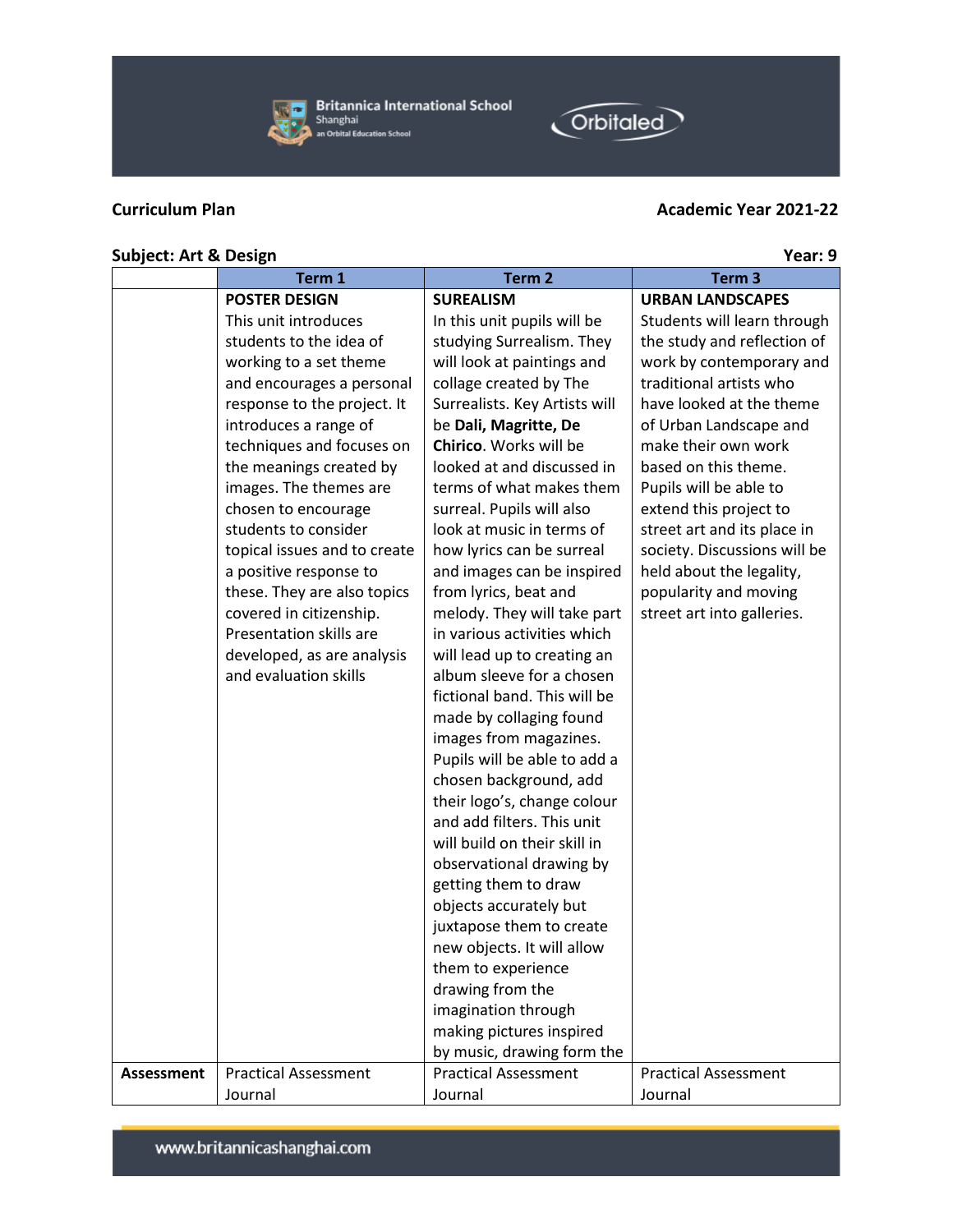**Britannica International School** æl Shanghai an Orbital Education School

## **Curriculum Plan Academic Year 2021-22**

**Orbitaled** 

## **Subject:** Computer Science **Year:** 9

| Term 1                                                                                                                                                                                                                                                                                                                            | Term <sub>2</sub>                                                                                                                                                                                                                                                                                           | Term <sub>3</sub>                                                                                                                                                                                                                                                                                                          |
|-----------------------------------------------------------------------------------------------------------------------------------------------------------------------------------------------------------------------------------------------------------------------------------------------------------------------------------|-------------------------------------------------------------------------------------------------------------------------------------------------------------------------------------------------------------------------------------------------------------------------------------------------------------|----------------------------------------------------------------------------------------------------------------------------------------------------------------------------------------------------------------------------------------------------------------------------------------------------------------------------|
| <b>Programming:</b><br>· Plan an educational<br>game with multiple<br>levels of complexity.<br>• Control a screen<br>image.<br>· Write instructions.<br>· Write procedures.<br>• Make use of standard<br>commands.<br>· Loops.<br>• Variables<br>• Nested actions<br>• Counters<br>$\bullet$ GUI<br>• Test and publish<br>Online. | <b>Introduction to Data</b><br><b>Base, Access:</b><br>$\bullet$ Contextualize<br>databases.<br>• Understand basic<br>features.<br>Import data and<br>format.<br>Referential tables.<br>• Primary key.<br>• Normalize table to the<br>first degree.                                                         | <b>Web Based application</b><br>development:<br>• Plan a socially<br>responsible web-<br>based application for<br>Google Play store.<br>• Create a UX flow<br>diagram using Sketch.<br>· Interface with Google<br>App Inventor.<br>• Build app from flow<br>diagram<br>visualizations.<br>· Test and iterate.<br>· Publish |
| Video/Sound<br><b>Editor/Narration:</b><br>· Integrate different<br>media into a video<br>editing package.<br>• Understand the<br>importance of using a<br>story board to create<br>a script.<br>· Publish Online.                                                                                                                | <b>0365-Email-One Drive</b><br><b>Cloud based Docs:</b><br>• Sending and receiving<br>via Webmail.<br>Understanding all<br>safety aspects of using<br>e-mail.<br>$\bullet$ 0365.<br>One Drive.<br>$\bullet$<br>• Interact with O365<br>docs.<br>• Upload and edit<br>various different<br>media using O365. | Control<br>• Sensors.<br>· Automation.<br>· Design.<br>· Flowol.                                                                                                                                                                                                                                                           |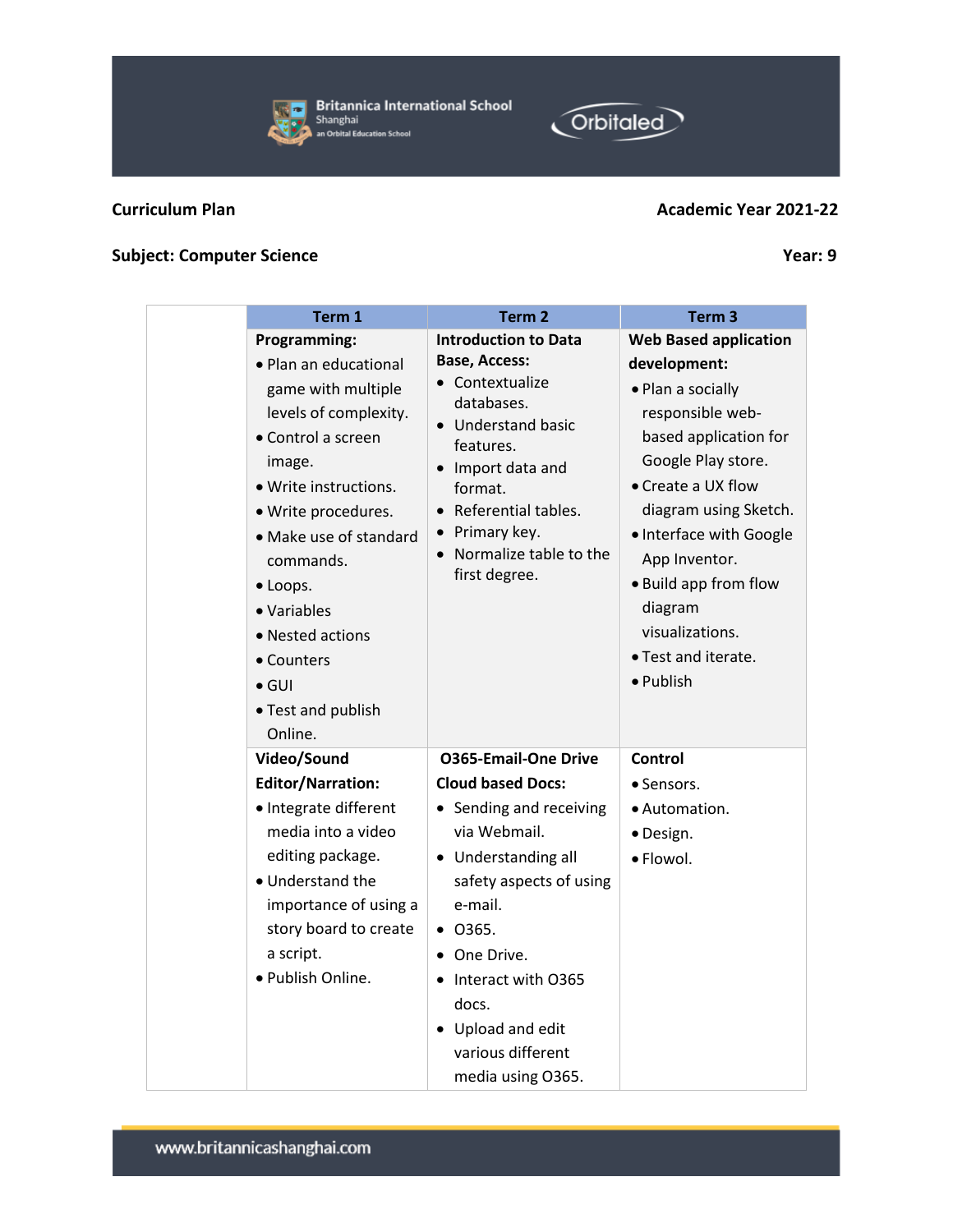

**Single Pritannica International School**<br> **Shanghai**<br> **An Orbital Education School** 



|                   |                      | Online cloud-based   |                      |
|-------------------|----------------------|----------------------|----------------------|
|                   |                      | storage.             |                      |
|                   |                      | <b>Web 2.0</b>       |                      |
|                   |                      | • Static web sites.  |                      |
|                   |                      | • Dynamic web sites. |                      |
|                   |                      | • Personal blog.     |                      |
|                   |                      | • Designated target  |                      |
|                   |                      | audience.            |                      |
|                   |                      | • Blogging safely.   |                      |
| <b>Assessment</b> | Formative/ Summative | Formative/ Summative | Formative/ Summative |
|                   | End of Unit Tests.   | End of Unit Tests.   | End of Unit Tests.   |
|                   | End of Term Exam.    | End of Term Exam.    | End of Term Exam.    |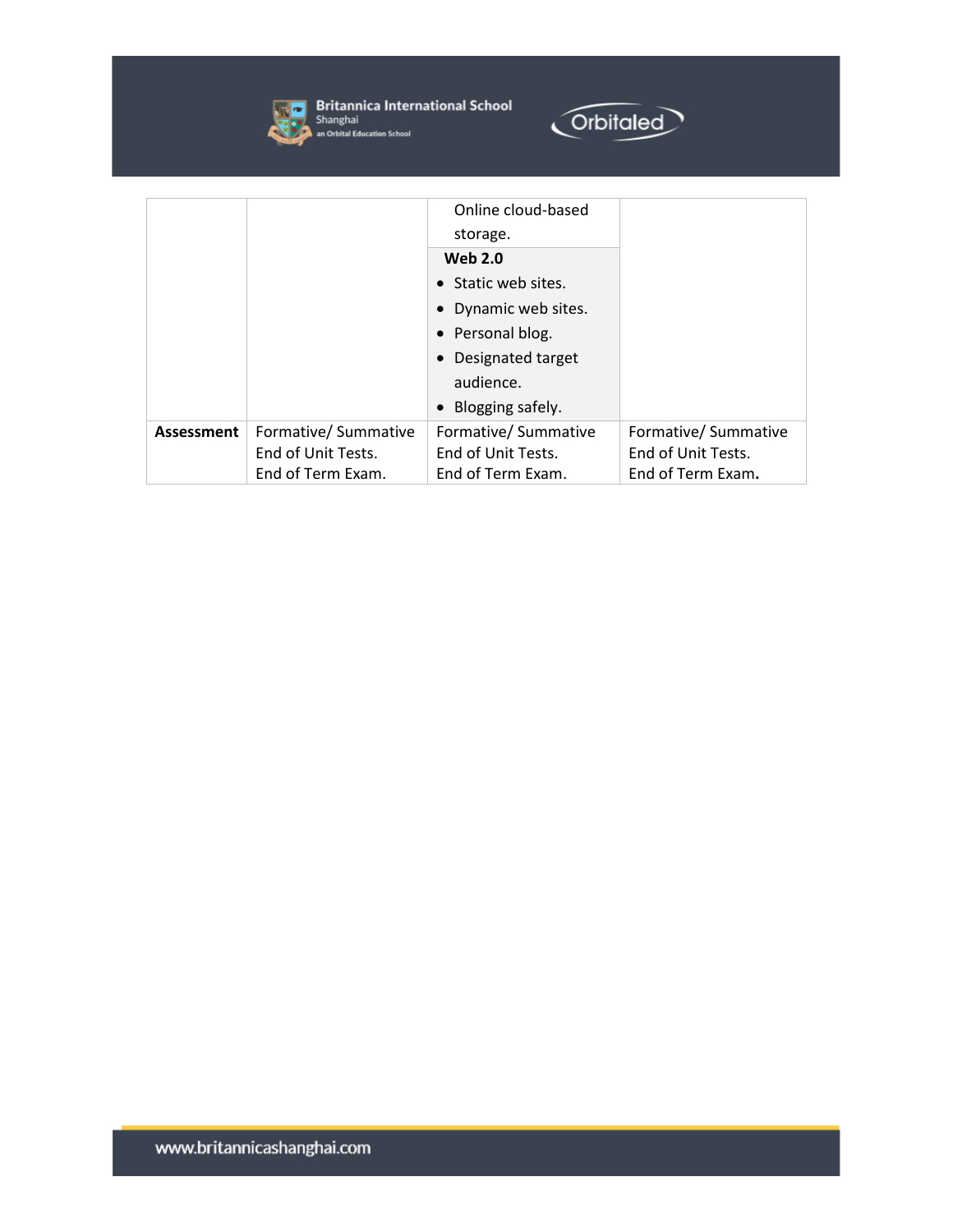## **Subject:** Music Year: 9

|            | Term 1                                                                                                                                                                                                                                                                                                                                                                                                                                                                                                                               | Term <sub>2</sub>                                                                                                                                                                                                                                                                                                                                                                                                                                                                                               | Term <sub>3</sub>                                                                                                                                                                                                                                                                                                                                                                                                            |
|------------|--------------------------------------------------------------------------------------------------------------------------------------------------------------------------------------------------------------------------------------------------------------------------------------------------------------------------------------------------------------------------------------------------------------------------------------------------------------------------------------------------------------------------------------|-----------------------------------------------------------------------------------------------------------------------------------------------------------------------------------------------------------------------------------------------------------------------------------------------------------------------------------------------------------------------------------------------------------------------------------------------------------------------------------------------------------------|------------------------------------------------------------------------------------------------------------------------------------------------------------------------------------------------------------------------------------------------------------------------------------------------------------------------------------------------------------------------------------------------------------------------------|
|            | <b>West African</b><br><b>Drumming + Singing</b><br>Syncopated<br>rhythms<br>Cross-rhythms<br>Ensemble playing<br>Solos<br>Improvisation<br>Call & Response<br>Leadership skills<br>Motor skill<br>coordination<br>Listening/Musical<br>Awareness<br>Background -<br>historical/cultural<br>awareness<br><b>Blues/Keyboard work</b><br>History and<br>context<br>Syncopation<br>12 bar blues<br>patterns<br>Walking bassline<br><b>Basic and</b><br>complex<br>keyboard skills<br>Playing as part of<br>a duet<br>Musicianship skill | <b>Band Project</b><br>Guitar skills<br><b>Basic Drum beat</b><br>$\bullet$<br>Singing verse and<br>chorus<br>Playing as part of a<br>$\bullet$<br>multi-instrumental<br>ensemble<br>Musicianship skills<br>Aural awareness<br>Samba<br>Ensemble skills<br>$\bullet$<br>Listening/awareness<br>$\bullet$<br>Syncopated rhythms<br>$\bullet$<br>Maintaining a steady<br>$\bullet$<br>pulse<br>Historical/cultural<br>$\bullet$<br>background<br>Leadership skills<br>$\bullet$<br>Ensemble work<br>Improvisation | Film Music/ Program<br><b>Music</b><br>Writing to a film<br>score<br>Compositional<br>skills<br>Understanding<br>$\bullet$<br>chord sequences<br>Screen/real life<br>$\bullet$<br>timing<br>Diajetic and non<br>diajetic sound<br>Using<br>sequencing<br>software<br>Full use of<br>keyboard sounds<br><b>Carnival of the Animals</b><br>Art skills<br><b>Basic</b><br>keyboard<br>skills<br><b>Basic notated</b><br>reading |
| Assessment | End of Unit test                                                                                                                                                                                                                                                                                                                                                                                                                                                                                                                     | End of Unit test                                                                                                                                                                                                                                                                                                                                                                                                                                                                                                | End of Unit test                                                                                                                                                                                                                                                                                                                                                                                                             |

## **Curriculum Plan Academic Year 2021-22**



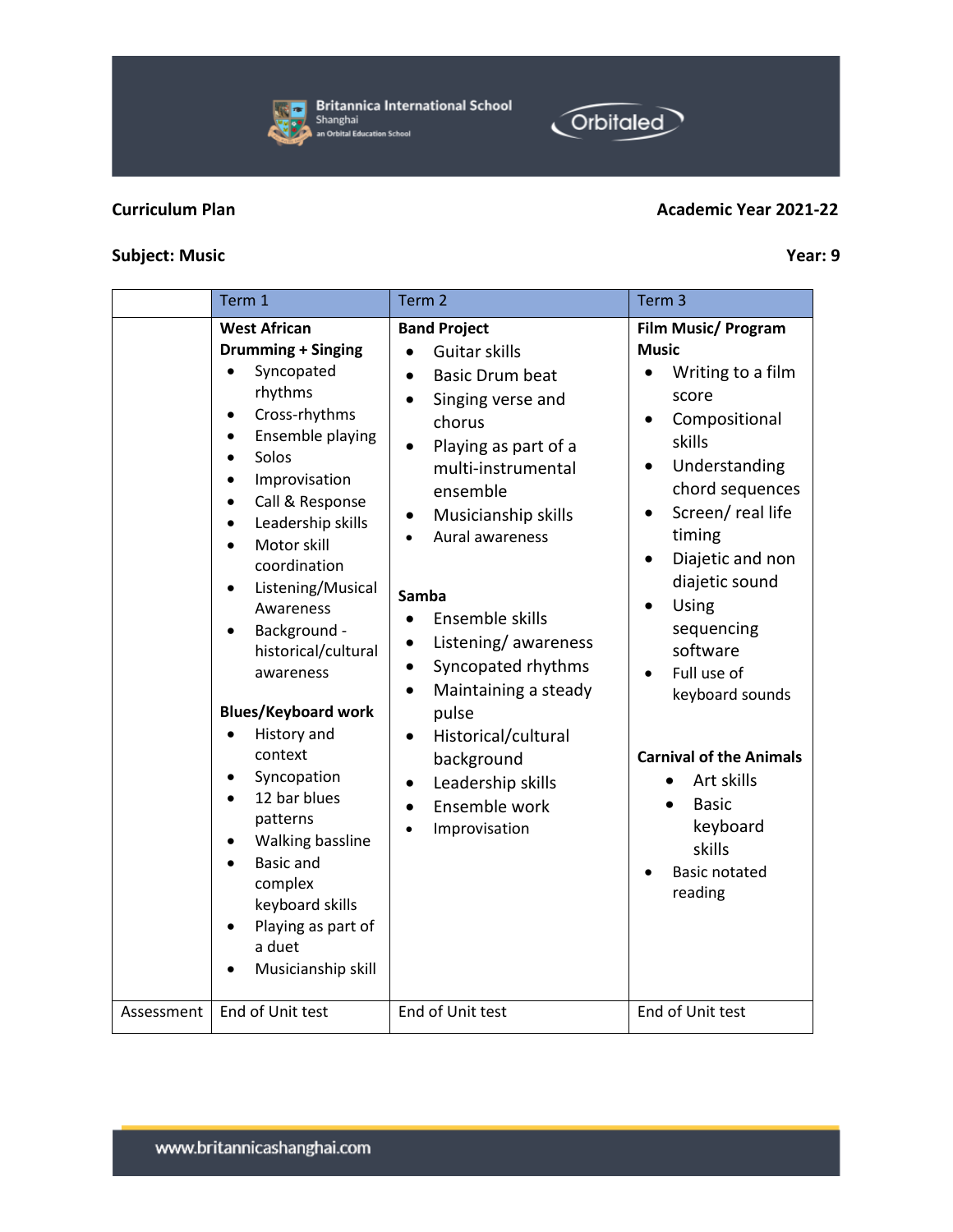www.britannicashanghai.com

## **Subject: Physical Education** *Year:* **9**

| <b>Year Group</b> | Term 1                                                                                                                                                                                                                                                                                                                                                | Term <sub>2</sub>                                                                                                                                                                                                                                                                                                                                                                                          | Term <sub>3</sub>                                                                                                                                                                                                                                                                                                             |
|-------------------|-------------------------------------------------------------------------------------------------------------------------------------------------------------------------------------------------------------------------------------------------------------------------------------------------------------------------------------------------------|------------------------------------------------------------------------------------------------------------------------------------------------------------------------------------------------------------------------------------------------------------------------------------------------------------------------------------------------------------------------------------------------------------|-------------------------------------------------------------------------------------------------------------------------------------------------------------------------------------------------------------------------------------------------------------------------------------------------------------------------------|
| <b>8 and 9</b>    | <b>Block 1</b><br><b>Health Related Exercise</b><br><b>Fitness Testing</b><br>$\bullet$<br>(Circuit<br>Training/Continuous<br>Training/Multi Stage<br>Fitness Testing).<br>Muscles/Bones.<br>$\bullet$<br>Components of<br>$\bullet$<br>Fitness.<br><b>Skill Related Fitness.</b><br>$\bullet$<br>Knowledge and<br>$\bullet$<br>understanding.        | <b>Block 3</b><br><b>Athletics</b><br>Running Events-<br>$\bullet$<br>100m/200m/400m/1500m.<br>Jumping Events - Long<br>$\bullet$<br>Jump/Triple Jump/High<br>Jump.<br>Throwing Events-<br>$\bullet$<br>Javelin/Discus/Shot Putt.                                                                                                                                                                          | <b>Block 5</b><br><b>Striking and Fielding</b><br>Throwing/Catching/Bowling.<br>$\bullet$<br>$\bullet$<br>Batting.<br>Fielding.<br>$\bullet$<br><b>Tactical Awareness.</b><br>$\bullet$<br>Rules and Regulations.<br>$\bullet$<br>Team/Social Building.<br>$\bullet$<br>Match Fitness.<br>$\bullet$<br>Gameplay.<br>$\bullet$ |
|                   | <b>Block 2</b><br><b>Invasion Games</b><br>Sports could include<br>Football, Basketball,<br>Netball and Hockey.<br>Passing/Receiving.<br>$\bullet$<br>Dribbling.<br>$\bullet$<br>Shooting.<br>$\bullet$<br><b>Tactical Awareness.</b><br>$\bullet$<br>Match Fitness.<br>$\bullet$<br>Rules and<br>$\bullet$<br>Regulations.<br>Gameplay.<br>$\bullet$ | <b>Block 4</b><br><b>Swimming</b><br>Water Safety/Evaluation<br>$\bullet$<br>(Treading Water for<br>different lengths of time).<br><b>Entry and Exit (Seated</b><br>$\bullet$<br>Dive/Crouch Dive/Standing<br>Dive).<br>Water Skills (Push and<br>$\bullet$<br>Glide/Skull<br>Diving/Retrieving Objects<br>under water).<br><b>Swimming Stokes</b><br>(Freestyle/Front<br>Crawl/Back<br>Stroke/Butterfly). | <b>Block 6</b><br>Net/Wall<br>Racket Shot Techniques.<br>$\bullet$<br>Movement and positioning<br>$\bullet$<br>on the court.<br><b>Tactical Awareness.</b><br>$\bullet$<br>Rules and Regulations.<br>$\bullet$<br>Match Fitness.<br>$\bullet$<br><b>Singles and Doubles</b><br>$\bullet$<br>Gameplay.                         |
| <b>Assessment</b> | <b>Teacher Observations.</b><br>Peer-Assessment.<br>Self-Assessment.<br>Video Analysis.                                                                                                                                                                                                                                                               | Teacher Observations.<br>Peer-Assessment.<br>Self-Assessment.<br>Video Analysis.                                                                                                                                                                                                                                                                                                                           | Teacher Observations.<br>Peer-Assessment.<br>Self-Assessment.<br>Video Analysis.                                                                                                                                                                                                                                              |



 $\overline{a}$ 



## **Curriculum Plan Academic Year 2021-22**